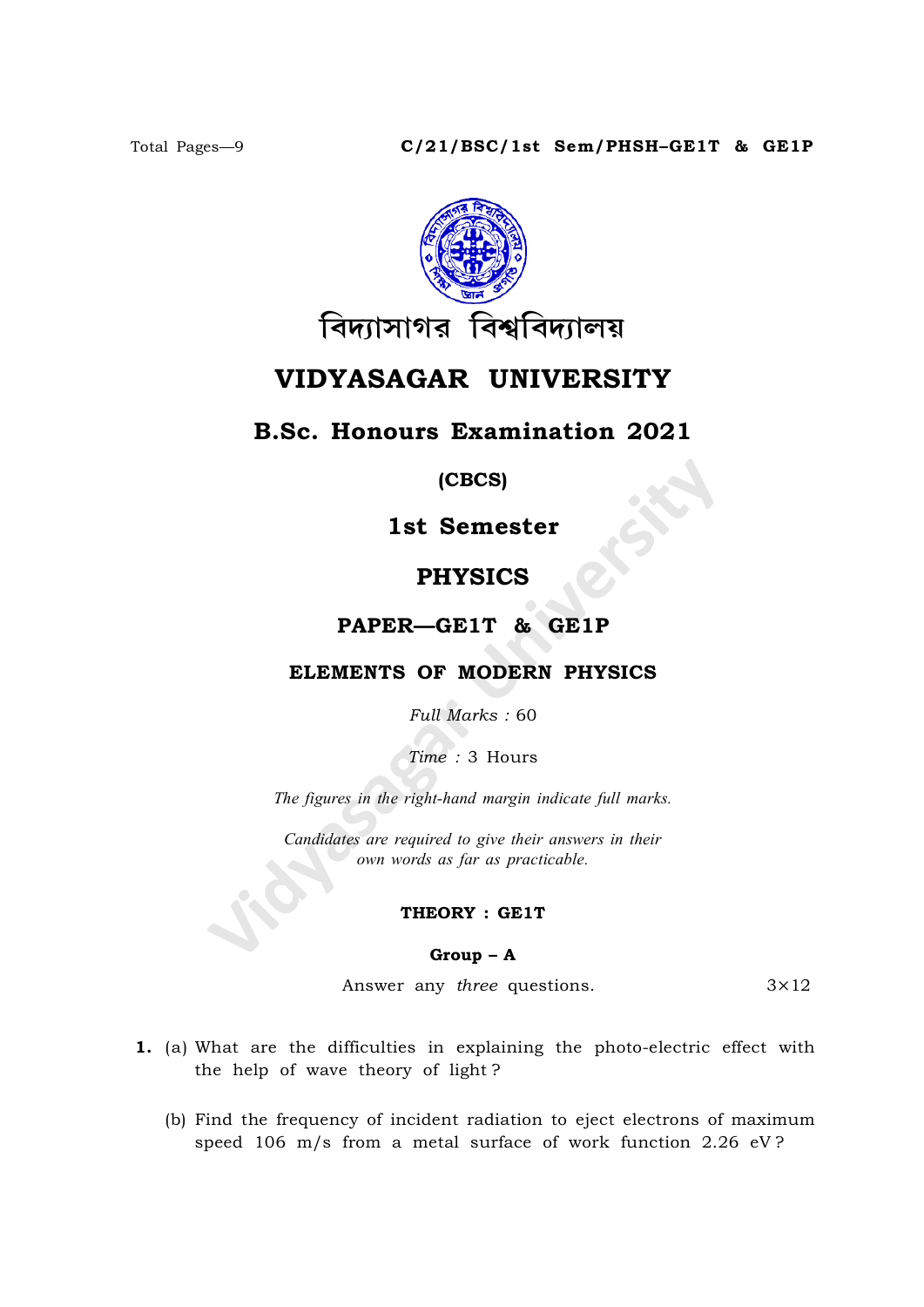- (c) Why can not a photon deliver all its energy to an electron in Compton scattering ?
- (d) An X-ray photon of wavelength 0.1 Armstrong is reflected at an angle 90 degree with its original direction after collision with an electron at rest. Find the energy it losses on collision. 3+3+3+3
- 2. (a) State and explain the de Broglie hypothesis.
	- (b) Obtain an expression of de Broglie wavelength of a relativistic electron accelerated through the high electric field.
	- (c) Show that the group velocity of a wave packet is equal to the classical velocity of the a particle.
	- (d) Using Heisenberg's uncertainty principle find the ground state energy of H-atom.  $4+2+3+3$
- 3. (a) Write down properties of matter-wave.
	- (b) If an electron is confined within a region of 10 m, find the minimum uncertainty in its momentum and velocity.
	- (c) What is the probabilistic interpretation of wave function ?
	- (d) Calculate the probability current density of wave function.

 $3+4+2+3$ 

- 4. (a) What do you mean by stationary state solution ? Show that solution of Schrodinger equation is stationary state solution. State the criteria of stationary state solution.
	- (b) Show that solutions of Schrodinger equation are linearly independent.
	- (c) What is the expectation value of wave function ?  $2+4+2+3+1$

C/21/BSC/1st Sem/PHSH–GE1T & GE1P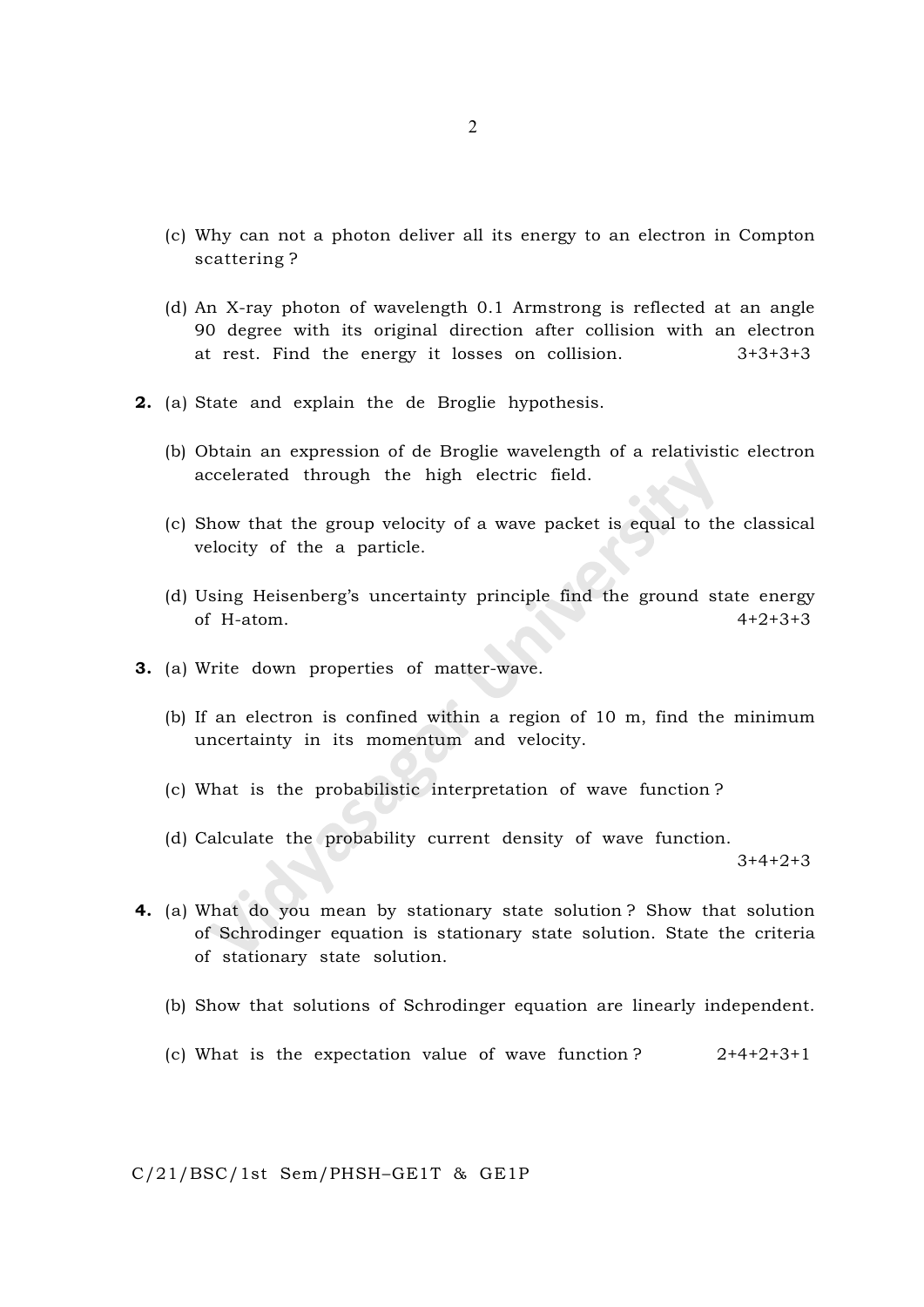- 5. (a) What is Copmton effect ?
	- (b) Calculate the expression of 'Copmton shift' in Copmton effect.
	- (c) Calculate the nuclear radius of  $A^{127}$  nucleode ( $r_0 = 1.2$  fm).

2+8+2

- 6. (a) Write down properties of nuclear force.
	- (b) Draw N–Z curve for different nuclei. Why heavy nuclei are departed from N–Z graph ?
	- (c) Obtain an expression for the coulomb energy term in semi-emperical mass formula. 5+2+2+3

#### Group – B

Answer any two questions.  $2 \times 2$ 

- 7. What is the analogy between a nucleus and a liquid drop model ?
- 8. What are magic numbers of nuclei ?
- 9. What do you mean by wave-particle duality ?
- 10. Using de Broglie hypothesis establish the Bohr quantization condition.

#### PRACTICAL : GE1P

Answer any one question.  $1 \times 15$ 

- 1. Determine the value of Boltzmann constant using V-I characteristic of PN diode.
	- a) Apparatus used
	- b) Theory
	- c) Circuit diagram

C/21/BSC/1st Sem/PHSH–GE1T & GE1P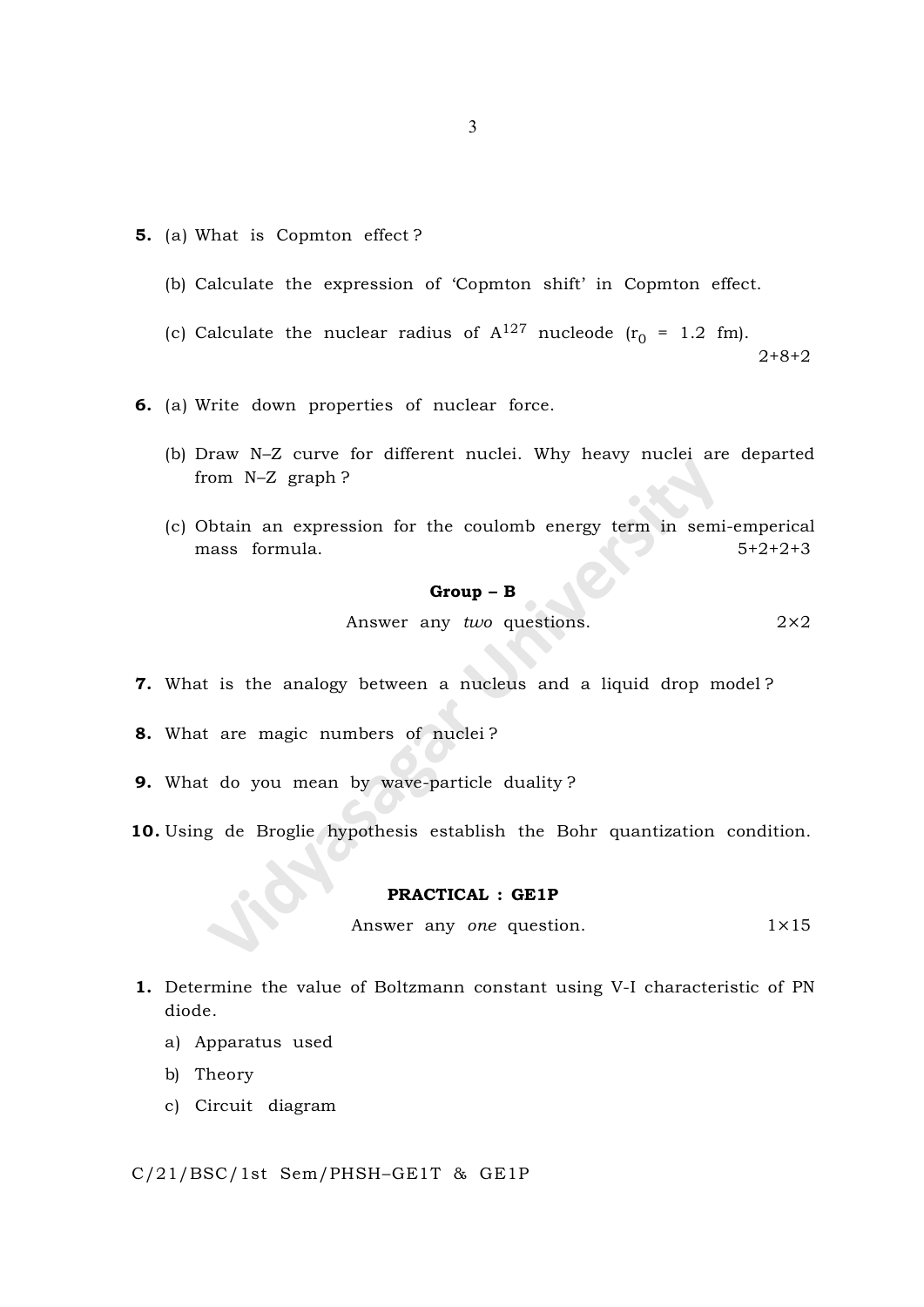- d) Procedure in brief
- e) Tables for recording data
- f) Precautions.  $2+3+2+3+3+2$
- 2. Determine the ionization potential of mercury.
	- a) Apparatus used
	- b) Theory
	- c) Circuit diagram
	- d) Procedure in brief
	- e) Tables for recording data
	- f) Precautions.  $2+4+2+3+2+2$

#### 3. Determine the value of e/m by (a) Magnetic focusing or (b) Bar magnet

- a) Apparatus used
- b) Theory
- c) Procedure in brief
- d) Tables for recording data
- e) Precautions. 2+4+4+3+2

Answer any one question. 1×5

- 4. Write down the theory and drawn circuit diagram to determine the value of Planck's constant using LEDs of different colours. 3+2
- 5. Write down the theory and precautions to determine the charge of an electron using Millikan oil drop apparatus. 3+2
- 6. Laboratory note book or viva.

C/21/BSC/1st Sem/PHSH–GE1T & GE1P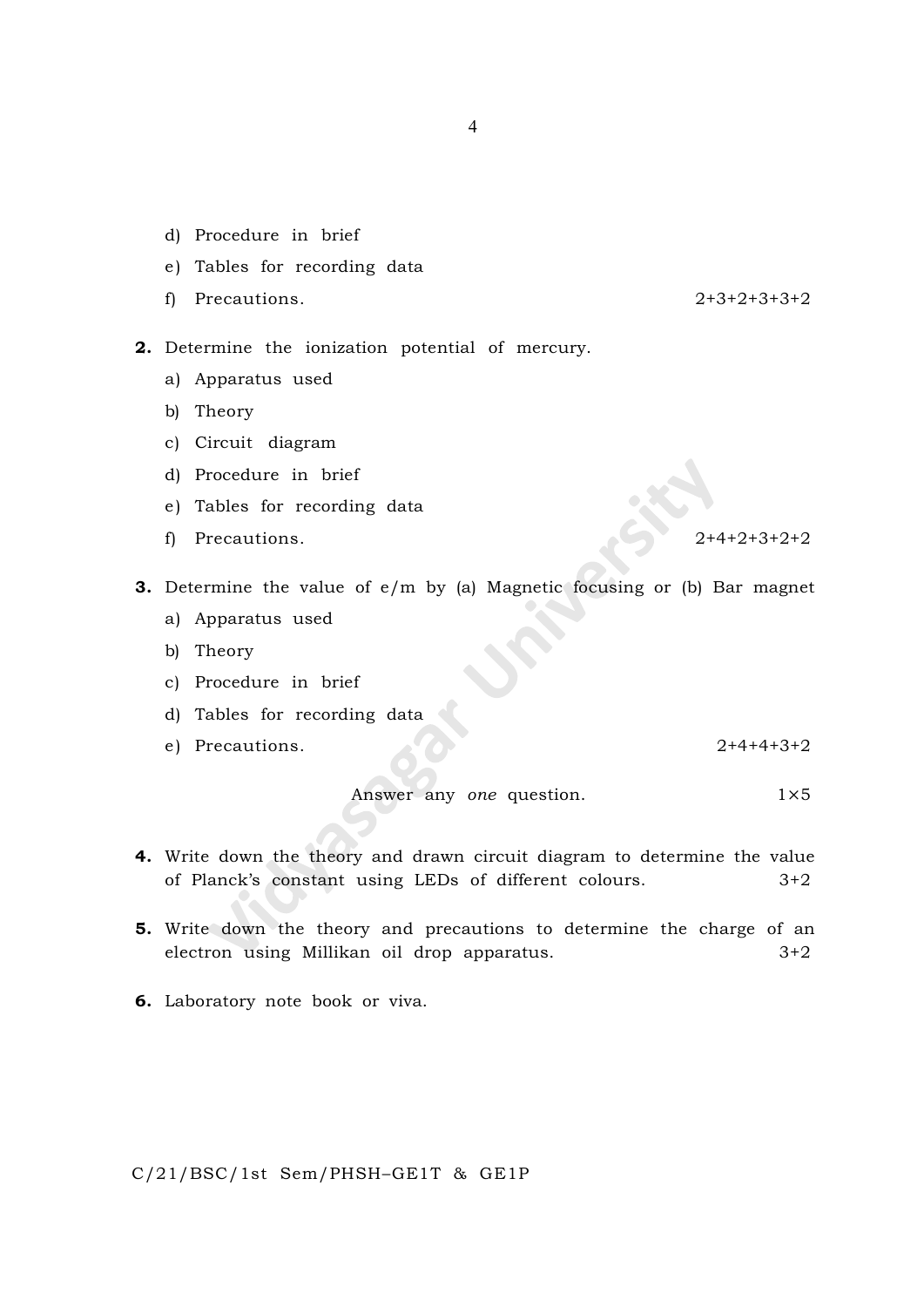# বঙ্গানুবাদ

দক্ষিণ প্রান্তস্থ সংখ্যাগুলি প্রশ্নমান নির্দেশক। পরীক্ষার্থীদের যথাসম্ভব নিজের ভাষায় উত্তর দেওয়া প্রয়োজন।

#### বিভাগ-ক

যেকোনো *তিনটি* প্রশ্নের উত্তর দাও।

 $0 \times 22$ 

- ১। (ক) আলোকের তরঙ্গতত্ত্ব দ্বারা আলোক-তড়িৎ ক্রিয়া ব্যাখ্যায় অসুবিধাগুলি কী কী?
	- (খ) 2.26 eV কার্য-অপেক্ষকবিশিষ্ঠ একটি ধাতবপৃষ্ঠ থেকে সর্বোচ্চ 106 m/s বেগের ইলেকট্রনগুলিকে নির্গত করতে আপতিত বিকিরণের কম্পাঙ্ক বের কর।
	- (গ) কম্পটন ক্রিয়ায় একটি আলোক কণার সমস্ত শক্তি একটি ইলেকট্রনে প্রদান হয় না কেন?
	- (ঘ)  $0.1$  অ্যাংস্ট্রম তরঙ্গদৈর্ঘ্যের একটি  $\mathrm{x}$  -রশ্মি ফোন একটি স্থির ইলেকট্রনের সাথে সংঘাত করে প্রাথমিক গতির অভিমুখের সাথে 90 ডিগ্রী কোণে প্রতিফলিত হল। সংঘাতটিতে ফোটনটির শক্তির অপচয় বের কর।  $\mathcal{O} + \mathcal{O} + \mathcal{O} + \mathcal{O}$
- ২। (ক) দ্য ব্রয় অনুমানটির বিবৃত ও ব্যাখ্যা কর।
	- (খ) উচ্চ তড়িৎ-ক্ষেত্র দ্বারা ত্বরান্বিত একটি আপেক্ষিক ইলেকট্রনের দ্য ব্রয় তরঙ্গ-দৈর্ঘ্যের একটি রাশিমালা বের কর।
	- (গ) দেখাও যে একটি তরঙ্গপুলিন্দার গুচ্ছবেগ একটি কণার সনাতন গতিবেগের সমান।

C/21/BSC/1st Sem/PHSH-GE1T & GE1P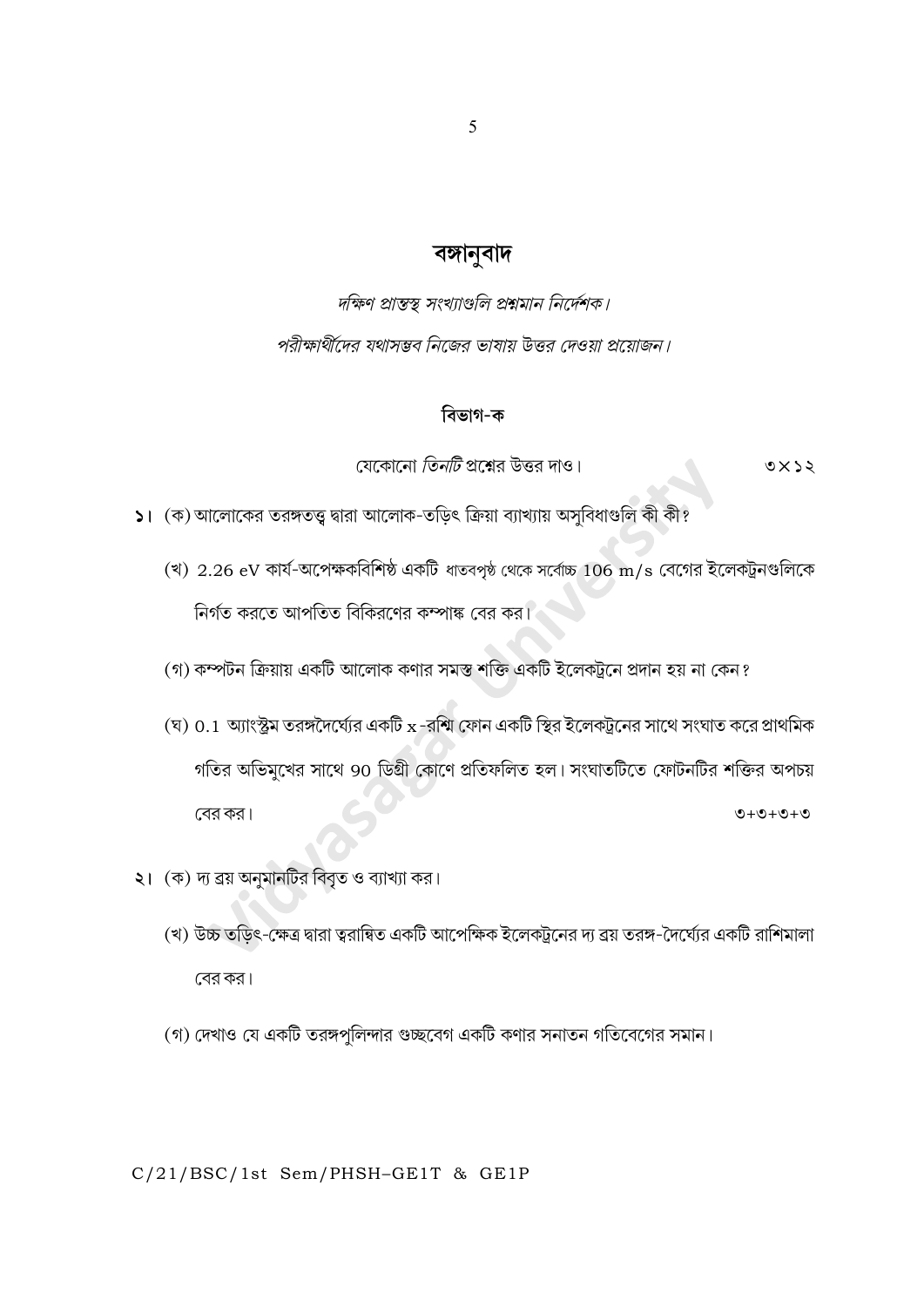6

(ঘ) হাইজেনবার্গের অনিশ্চয়তাবাস নীতির সাহায্যে H পরমাণুর ভৌমস্তরের শক্তি নির্ণয় কর।

 $8 + 2 + 0 + 0$ 

- ৩। (ক) বস্তু তরঙ্গের ধর্মগুলি লিখ।
	- (খ) একটি ইলেকট্রন 10m অঞ্চলে আবদ্ধ আছে। ইহার ভরবেগ ও গতিবেগের সর্বনিম্ন অনিশ্চয়তা নির্ণয় কর।
	- (গ) তরঙ্গ অপেক্ষকের সম্ভাব্য অনুবাদটি কী?
	- (ঘ) তরঙ্গ অপেক্ষকের সম্ভাব্য প্রবাহঘনত্ব নিরূপণ কর।

 $0+8+2+0$ 

- 8। (ক) স্থির অবস্থা সমাধান বলতে তুমি কি বোঝ? দেখাও যে শ্রোডিংগার সমীকরণের সমাধান হয় স্থির অবস্থা সমাধঅন। স্থির অবস্থা সমাধানের মানদণ্ড বিবৃত কর।
	- (খ) দেখাও যে শ্রোডিংগার সমীকরণের সমাধানগুলি রৈখিকভাবে স্বাধীন।
	- (গ) তরঙ্গ অপেক্ষকের প্রত্যাশামানটি কী?  $(2+8+2)+0+2$

 $\alpha$ ।  $($ ক) কম্পটন ক্ৰিয়া কী?

- (খ) কম্পটন ক্রিয়ায় 'কম্পটন সরণ'-এর রাশিমালা নিরূপণ কর।
- (গ) A<sup>127</sup> নিউক্লীয়াসটির নিউক্লীয় ব্যাসার্ধ গণনা কর।  $2 + b + 5$

C/21/BSC/1st Sem/PHSH-GE1T & GE1P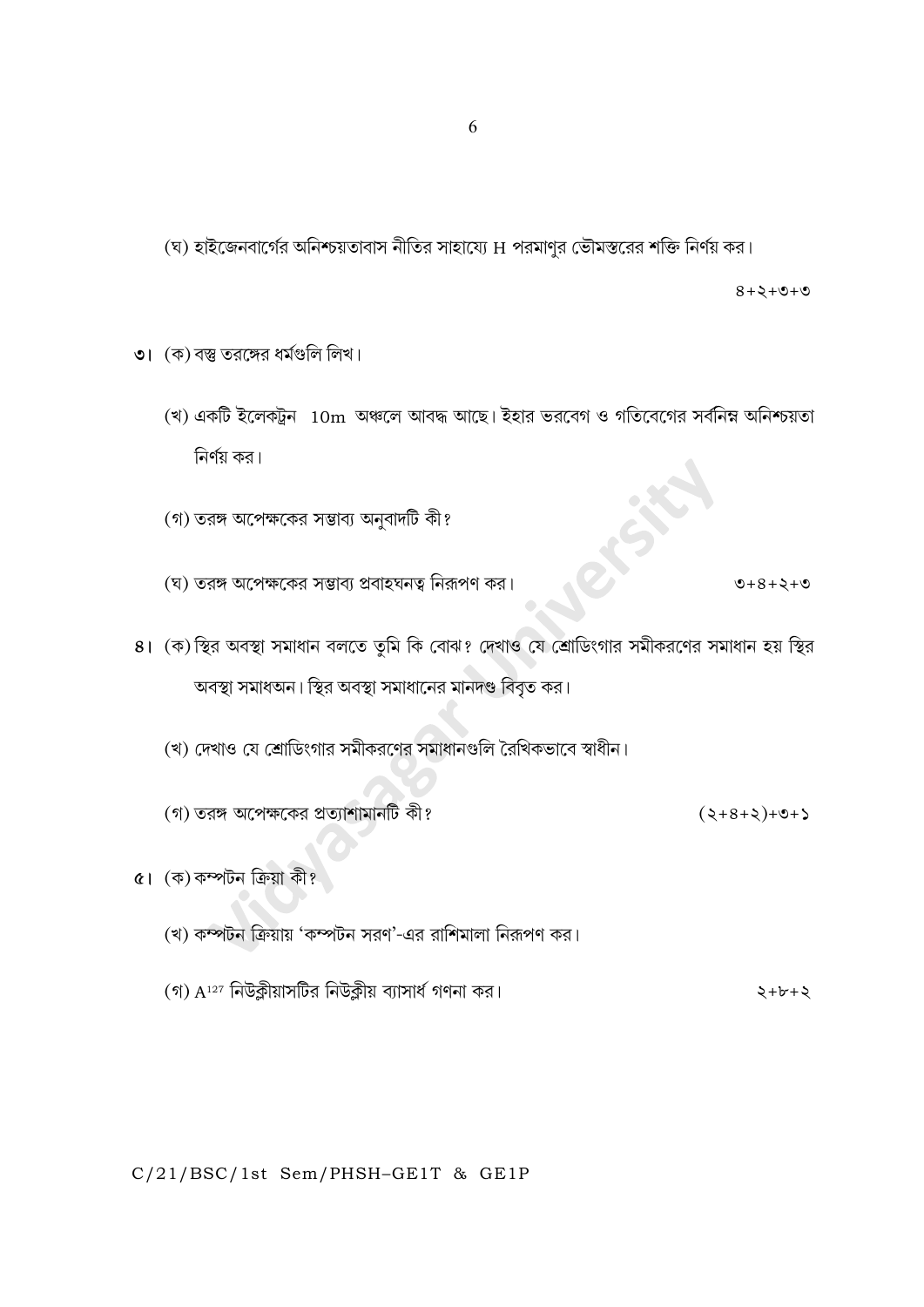$\overline{7}$ 

- ৬। (ক) নিউক্লীয় বলের ধর্মগুলি লিখ।
	- (খ) বিভিন্ন নিউক্লীয়াসের N-z -এর লেখচিত্র অঙ্কন কর। কেন ভারী নিউক্লীয়াসগুলি N-z -লেখচিত্র থেকে সরে যায়?
	- (গ) অর্ধ-পরীক্ষামূলক ভর সূত্রে কুলম্ব শক্তি শব্দটির জন্য একটি রাশিমালা বাহির কর।
	- - বিভাগ-খ

যেকোনো *দুটি* প্রশ্নের উত্তর দাও

- ৭। একটি নিউক্লীয়াস ও একটি তরলবিন্দু প্রতিরূপের মধ্যে সাদৃশ্য কী?
- ৮। নিউক্লীয়াসগুলি ম্যাজিক সংখ্যা কী?
- ৯। তরঙ্গ-কণার দ্বৈত সত্ত্বা বলতে তুমি কি বোঝ?
- ১০। দ্য ব্রয় অনুমান ব্যবহার করে বোর পরিমাপকরণ শর্তটি প্রতিষ্ঠা কর।

প্ৰ্যাকটিকাল

যেকোনো *একটি* প্রশ্নের উত্তর দাও।  $5x56$ 

- $\vert$  ) PN ডায়োডের V-I বৈশিষ্ট্য ব্যবহার করে বোল্টজম্যান ধ্রুবকের মান নির্ধারণ করো।
	- (ক) ব্যবহৃত যন্ত্ৰপাতি

C/21/BSC/1st Sem/PHSH-GE1T & GE1P

 $5 \times 5$ 

 $0+2+2+0$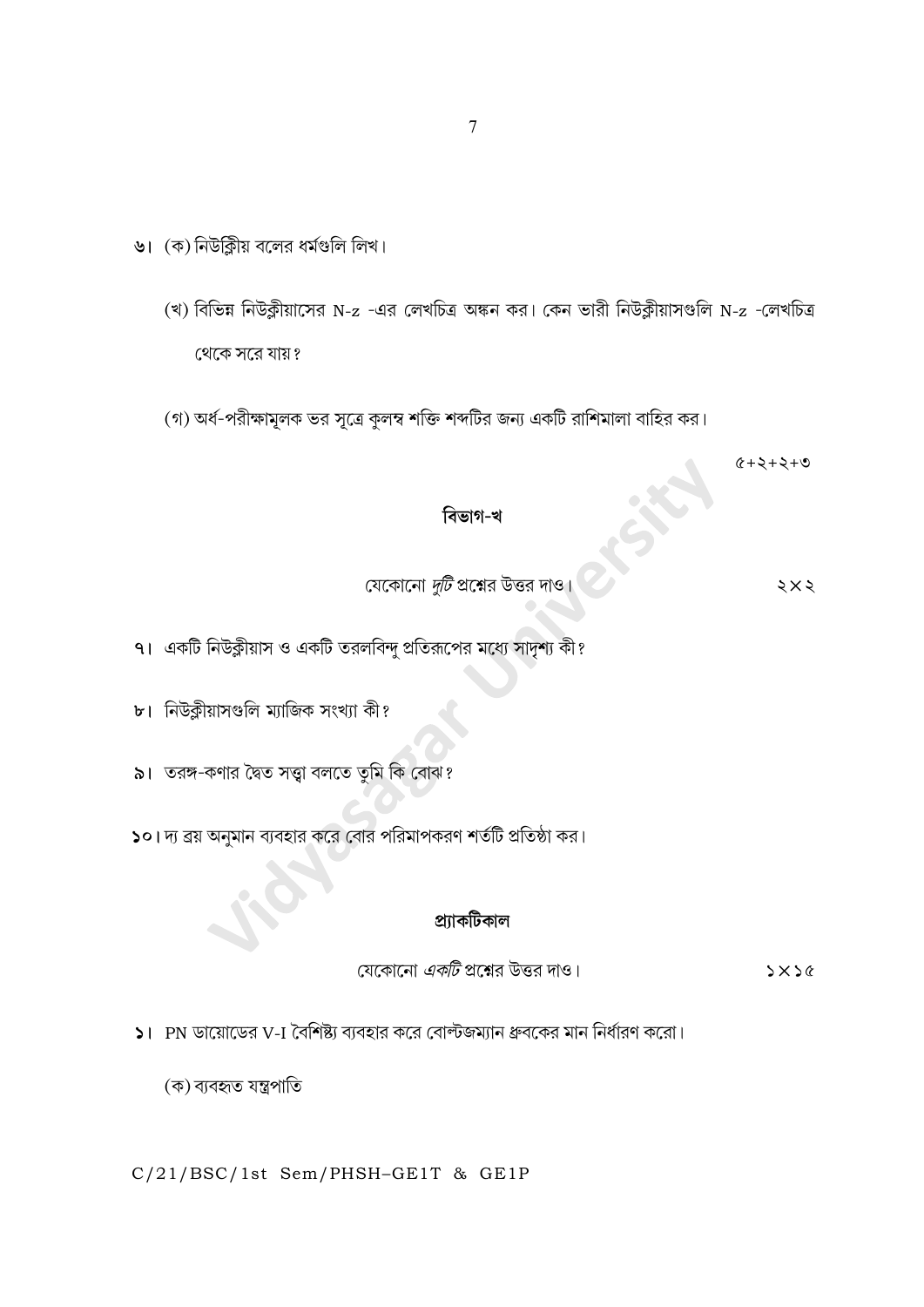C/21/BSC/1st Sem/PHSH-GE1T & GE1P

- (ক) ব্যবহৃত যন্ত্ৰপাতি
- **৩।** (ক) চৌম্বক ফোকাসিং বা (খ) দণ্ড চুম্বক দ্বারা  $c/m$  এর মান নির্ধারণ করো।
- (চ) সতর্কতা।

 $2+8+2+0+2+2$ 

5+6+6+6+6+

**PLACES** 

(ঘ) সংক্ষেপে পরীক্ষাপদ্ধতি

(ঙ) পরীক্ষালব্ধ মান লেখার জন্য ছক

- (গ) বৰ্তনী চিত্ৰ
- (খ) তত্ত্ব

(ক) ব্যবহৃত যন্ত্রপাতি

- $\lambda$ । পারদের আয়নীকরন বিভব নির্ণয় করো।
- (চ) সতর্কতা।
- (ঙ) পরীক্ষালব্ধ মান লেখার জন্য ছক
- (ঘ) সংক্ষেপে পরীক্ষাপদ্ধতি
- (গ) বৰ্তনী চিত্ৰ
- 
- (খ) তত্ত্ব